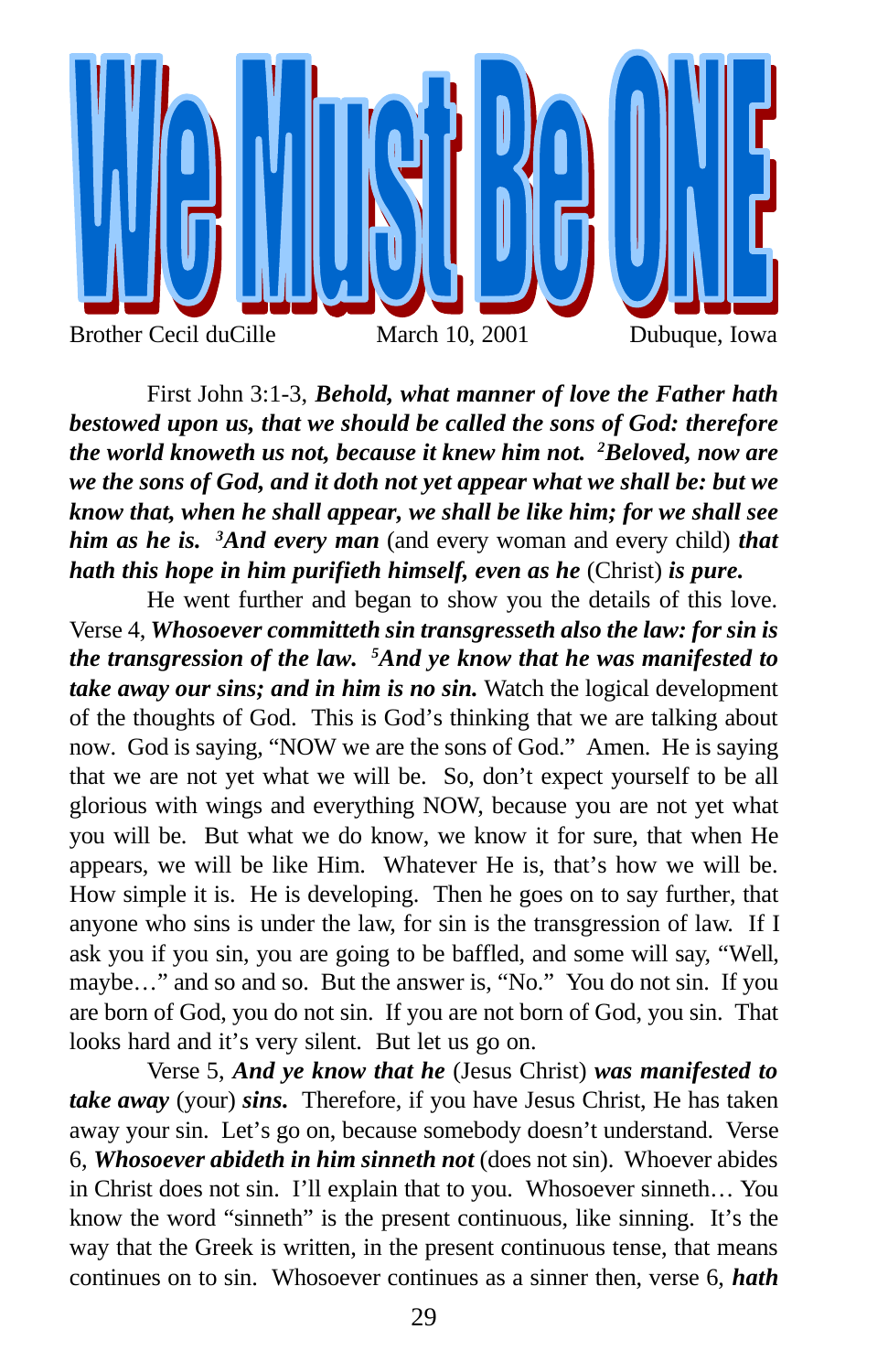*not seen him* (Jesus), hath not seen Yeshua, hath not seen God. *Neither known him* (he does not know him).

All right. Now, some of you feel that I'm condemning you right here with the scripture. But the scripture is right, and we are wrong. So, this is what we decide right now, that the scripture is right. Verse 7, *Little children,* and you notice what he says, *little children,* "teknion." He is not talking about big sons now, he's talking about little children. The reason he said little children is because we are struggling with sin. *Little children, let no man deceive you: he that doeth...* You notice "doeth." "Doeth" is another present continuous, he that continues to do sin, eh? *He that doeth righteousness is righteous, even as he* (God) *is righteous.* And he that continues to do sin is unrighteous, amen. That's what it says. Now, let's go on.

*<sup>8</sup>He that committeth* (again, continuous present, to commit) *sin is of the devil.* You notice how gradually he comes to it. He doesn't just come right out and say, "You are of the devil if you sin." But here he gives you the whole logical sequence coming down and bringing the thought down, and this is God's thinking, you know. *He that committeth sin* (continues to commit sin) *is of the devil; for the devil sinneth* (continues to sin) *from the beginning. For this purpose the Son of God was manifested, that he might destroy the works of the devil* (that is, sin)*. 9Whosoever is born of God doth* (does) *not commit sin; for his seed remaineth in him: and he cannot sin, because he is born of God. <sup>10</sup>In this the children of God are manifest, and the children of the devil* (world) (that's where the difference comes in).

We are talking about "committeth." Now, the word "committeth," in the Greek, is speaking of… The reason why I have to say "in the Greek" is because we are dealing with two languages here. We are dealing with the thing written in Greek, but actually, this brother did not speak Greek, neither did he speak English. Brother John's native tongue was Hebrew. So, you have to see that somebody translated what he said into Greek, and then translated it again into English. So, we have to go back because God used the two languages that were the most powerful languages to express God. The Latin could not express God. So, you see, if you translated the Bible again in Latin, it would not express God very well. It is from the Greek, then, that the word "committeth" is what we call an active verb. Do you know what we mean by an active verb? A little English here may help. Active verb: I go. That means I must do some action to go. I go. I hit. I talk. I leap. It's an active verb. When it says an active verb, it means you must actually, deliberately commit sin. Now, those who are born of God don't actively, deliberately commit sin. They fall, help me, INTO sin.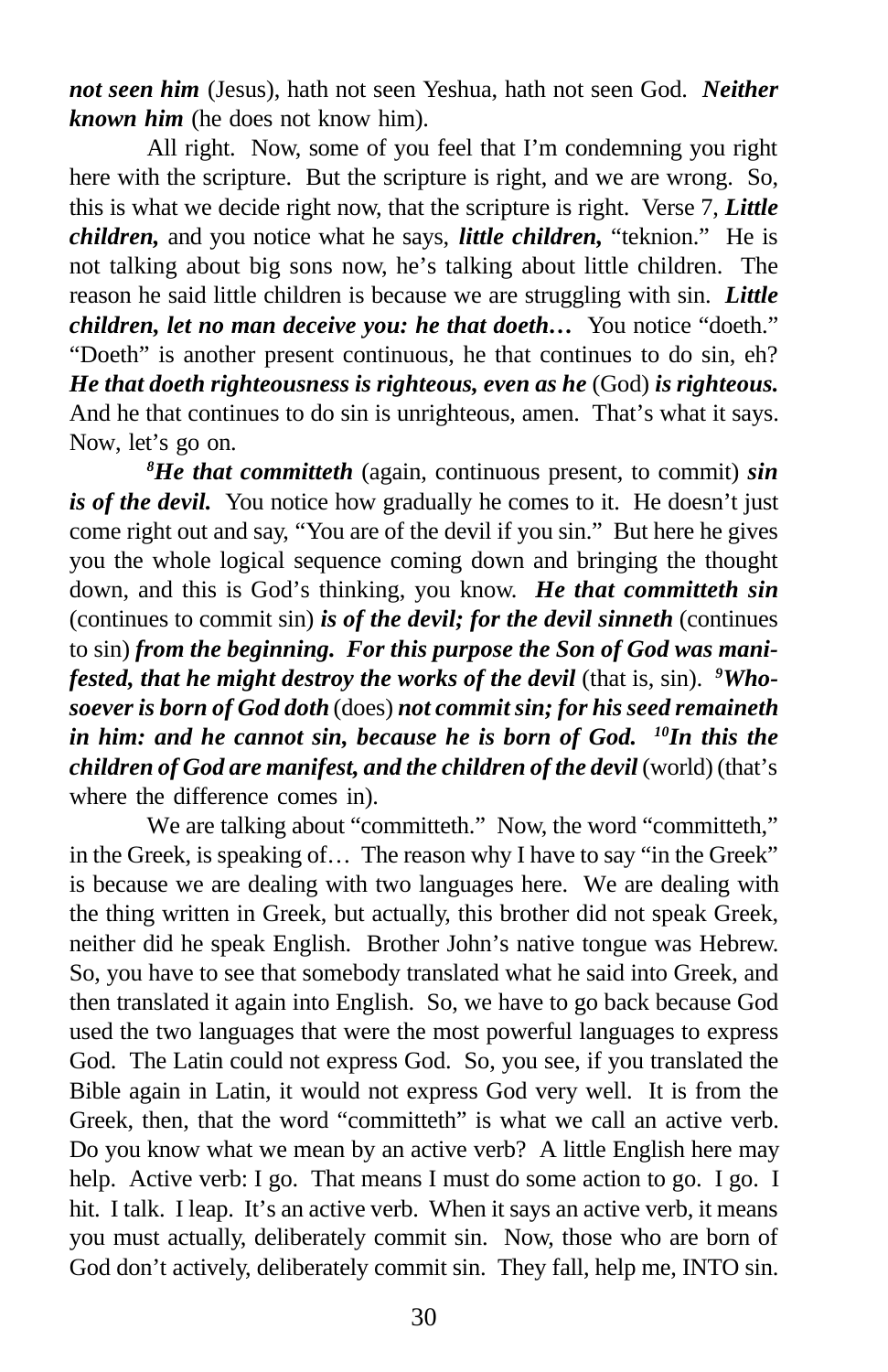They make mistakes. They stumble. That's why he said, "Little children." You know, little children, they go on, they stumble, they fall, and they get up again. Little children. So then, God is saying, "My little children." It is good for you to know that those who go around committing sin are of the devil. It is good for you to know that the Sons of God do not go to deliberately commit sin. Amen. Now, I didn't say they don't sin. I didn't say they don't sin, because they fall into sin. They didn't want to do it, but they did it anyhow. They didn't want to say it, but they said it anyhow. It means that they are careless. But as they grow up and get stronger, they stop stumbling, and stop falling. But then, I notice when they get old, they start stumbling and falling again, breaking hips and things like that. So, you must never get old. Don't get old. I mean, in God! You won't get old, anyhow, according to my doctrine. Praise God.

So, we're talking about love, the love of God. God began to speak to me about the love of God and the love we have one for another. You know me, and I want you to know me very well, because when I speak to you like this, I am speaking from the gift of the Spirit. Now, not because I am especially holy, not because I am good or anything like that, although I've had a long time to try to be good, right? Amen? Seventyeight years, this year will be 79, next year it will be 80! I will be an octogenarian! Amen! But then, I've been at it such a long time, I'm supposed to achieve more than you achieved. But when I look at you all here, I remember something. I remember that you are all better than what I used to be. Does that sound good to you? You are all better people, believe you me. I don't want you to get your heads swollen, but you are the best set of people that I know. Amen. Every one of you. And I love you because God loves me and I remember when I was like you and I was not good. I used to smoke, I used to drink, and I used to carouse. One thing I couldn't get away from was fighting. I just couldn't help myself. If anybody said anything to me, I felt a twitch in my head, and I got as mad as the devil. I would be very quietly mad and I would try to destroy him. After I was finished, I would be sorry and I'd be sorry for it a whole two weeks. I'd be in a depression, sorry. Sorry for how I did it. I wanted to change, but I never knew how to change. I almost killed my brother. There were seven of us, and we fought every day. Every day we had to have a fight. It was like we couldn't live a day without having a fight, because it was part of our nature, our very souls, amen? I don't know; you know, I'm sorry for some of those people I see in the prisons and all like that. We could have been in the prisons or somewhere long ago, amen. But God must have had some extra mercy upon us.

I remember the day when the devil decided to take me. I was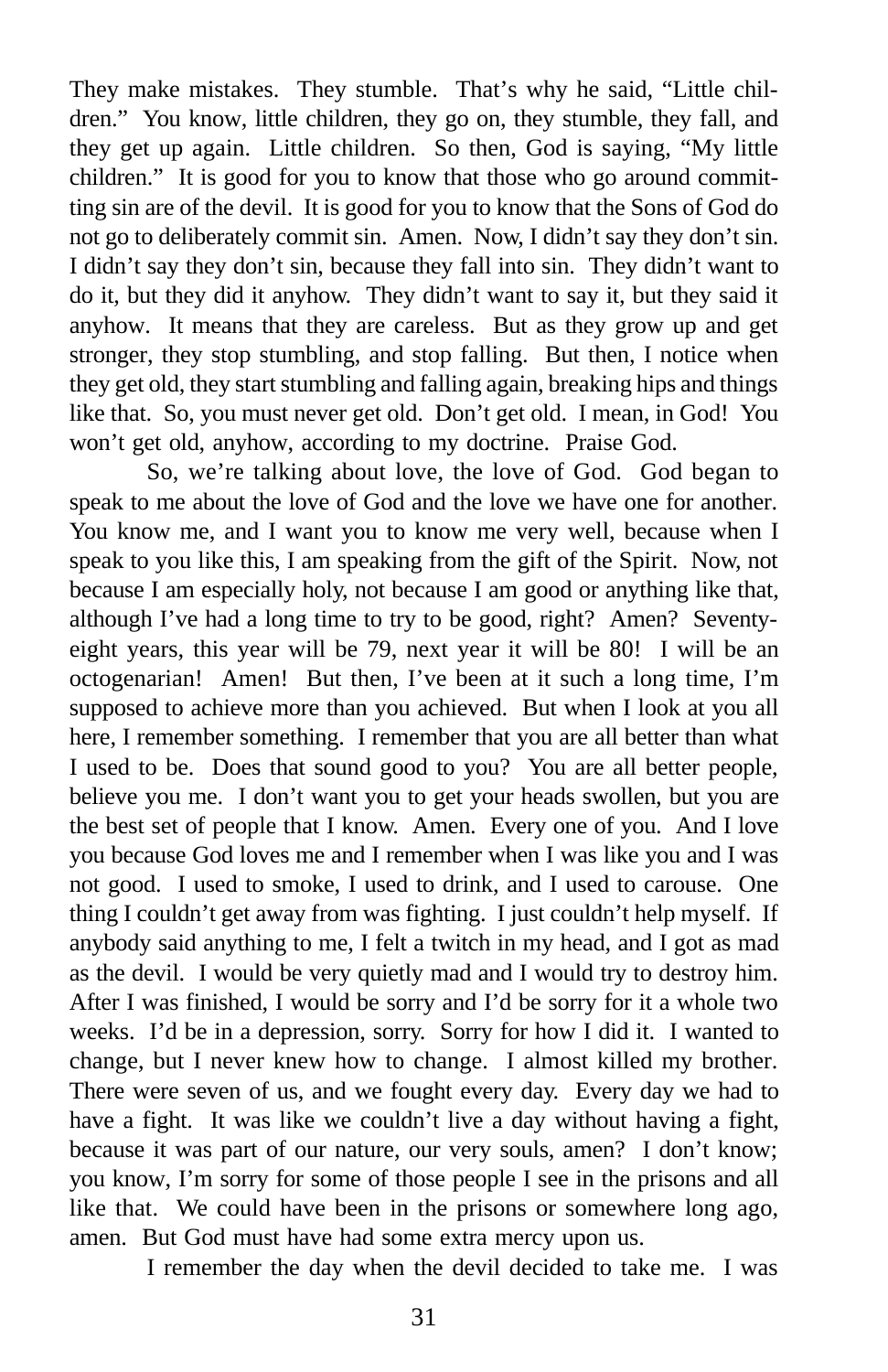sitting on my porch, and remember, I'm talking about the love of God, and I want you to know, that without the love of God you wouldn't have me here moving in the Spirit of the Lord. I was sitting on my porch in my white shirt on a Sunday afternoon, reading (I love to read) and I was at peace when a boy ran through my gate, and he screamed, "They are killing your brother outside!" I lost it. I just lost it. I knew that whoever was attacking my brother would be totally dead in a short time. I looked around for a weapon. I couldn't find anything but a piece of iron pipe. The devil had the pipe there, set down waiting for me, because it had a bend like a handle, where you could really hold it and get some power out of it. I rushed through the gate, and when I rushed through the gate the man was coming, and I backed off, you know. I knew he was a dead man because the devil began to tell me exactly how to deal with him. I was going to fake with the pipe like this, and he would do that. Remember, I saw all of this in a vision beforehand, you know. He was going to do like, and then I would get him across his temple. This is exactly what happened, except God did something. When I did like this, and he tried to cover up, he fell to the ground. I took both hands to give him the "coup de gras" - finish him off. As I was coming down with the blow I said, "God, if You are God, only You can help at this time, because I have no more power but to kill this man." There was a madness; I had no more power but to kill the man, and I knew it. There was a madness in me that when I got mad in a crowd, ten men couldn't hold me. This was a devil that was on me, a familiar spirit. My family was like that, you see? Think of the Africans over there fighting one another. When I look at them I say, "Oh, my God." That's where we (duCilles) come from, French and African. My grandfather was a French man and the rest of them were Africans. They mixed together, and it was murder, murder, murder. God Almighty came behind me. (Stand up here, brother.) God came behind me, (turn your back to me) and He lifted me up like this. (You can sit down now, brother, I won't lift you.) He lifted me like this, and I felt a woozy feeling. Wooo! And when I came to myself, I was standing way down the street! I was translated out of a fight by the Spirit of God. The man was still on the ground. When the blow didn't take him, he started looking around, and he didn't know where I was. People started running and crying for murder. I mean, Kingston is a city, and at that time, it was the most densely populated area in the whole West Indies. The people ran, a big crowd formed, and nobody noticed that I wasn't there. I don't understand what they saw, you understand? What I saw was that I was down the street looking at this crowd, looking at the man, and they were searching around for me, and nobody saw me. I entered into the yard of a friend who lived down the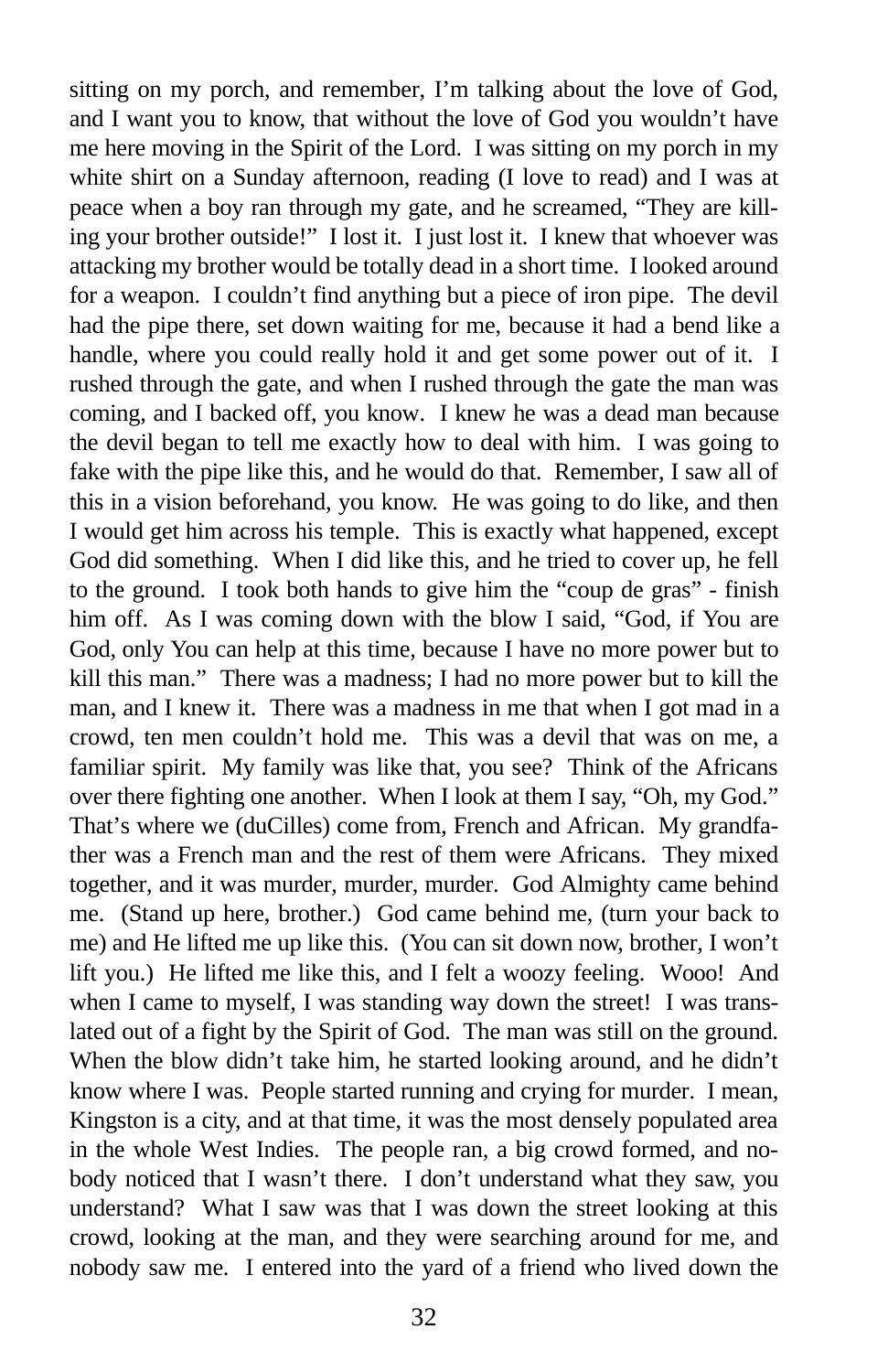street and I stayed there until the excitement was over. But I learned a lesson that day. I learned that God loved me more than I could ever have conceived. Amen? For He saved me; it was not the man's life He saved, it was my life. Yes. He saved me from killing that man that day, and the peculiar thing was that I lost the temper. Generally, when I got in a temper it would last me for weeks. I lost the temper, and the spirit left. The demon spirit, YES! And let me tell you, I'll go a little further with that story. Once, two years before that, my brother provoked me. I took a sharp machete and went to take off his head and when I slammed the machete at him, he ducked like that, and the machete went into the wood of the porch, and I couldn't get it out. You can imagine how powerful the blow was. The machete fastened into the wood, and I could not get it out. It left this big gash on the wood, and every time I stepped through the door, I saw this gash on the wood, and I said, "God, I will not let a demon use my body anymore." Believe you me, when I made that decision… I was a sinner, you know. I mean, I was a sinner, as far as I knew. As a little boy about twelve years of age, I did go to the altar and pray to God, because I felt the Spirit of God. There was a preacher from England, and I felt touched, but you know, it was a Baptist church and they don't believe in salvation and all like that, so I went wild after that. Brethren, I made a decision, I was not going to let any devil take my body. And time went on. My brother came again, "Fight man, fight!" and he began to punch me and I stood up, and I wouldn't move, and I stood on that spot, and my whole clothes were wet from head to foot. Black suit, white shirt, wet! I didn't move and the demon left me. So, this is the second time the demon left me. He left me that time, and for two years I never fought. Considering a person who fights every day and for two years he didn't have a fight, didn't have any more desire to fight, you must know it was God. And then, what broke the two years, was that evening sitting down at peace on my porch, and this criminal got another criminal to attack Frank, my brother, but Frank was good on his feet, and he got away. I rushed through the door to meet them, and that was the occasion. Brethren, "The love of God is greater far than tongue or pen can ever tell." Hallelujah. When I see how God loves me, I am ashamed of myself, how I love you. Because when we realize what God does for us, we must understand that He wants us to do that for His children. I know that God, Jesus Christ, shed His Blood for you, and that His intention is to make us one. If we're not one, we have lost, remember? Believe me. If we don't become one, we have lost.

Do you know what God is doing with us to make us one? Remember I was talking to you last night about walking in the Lord? It is step by step by step. That's how God designed it. When we start out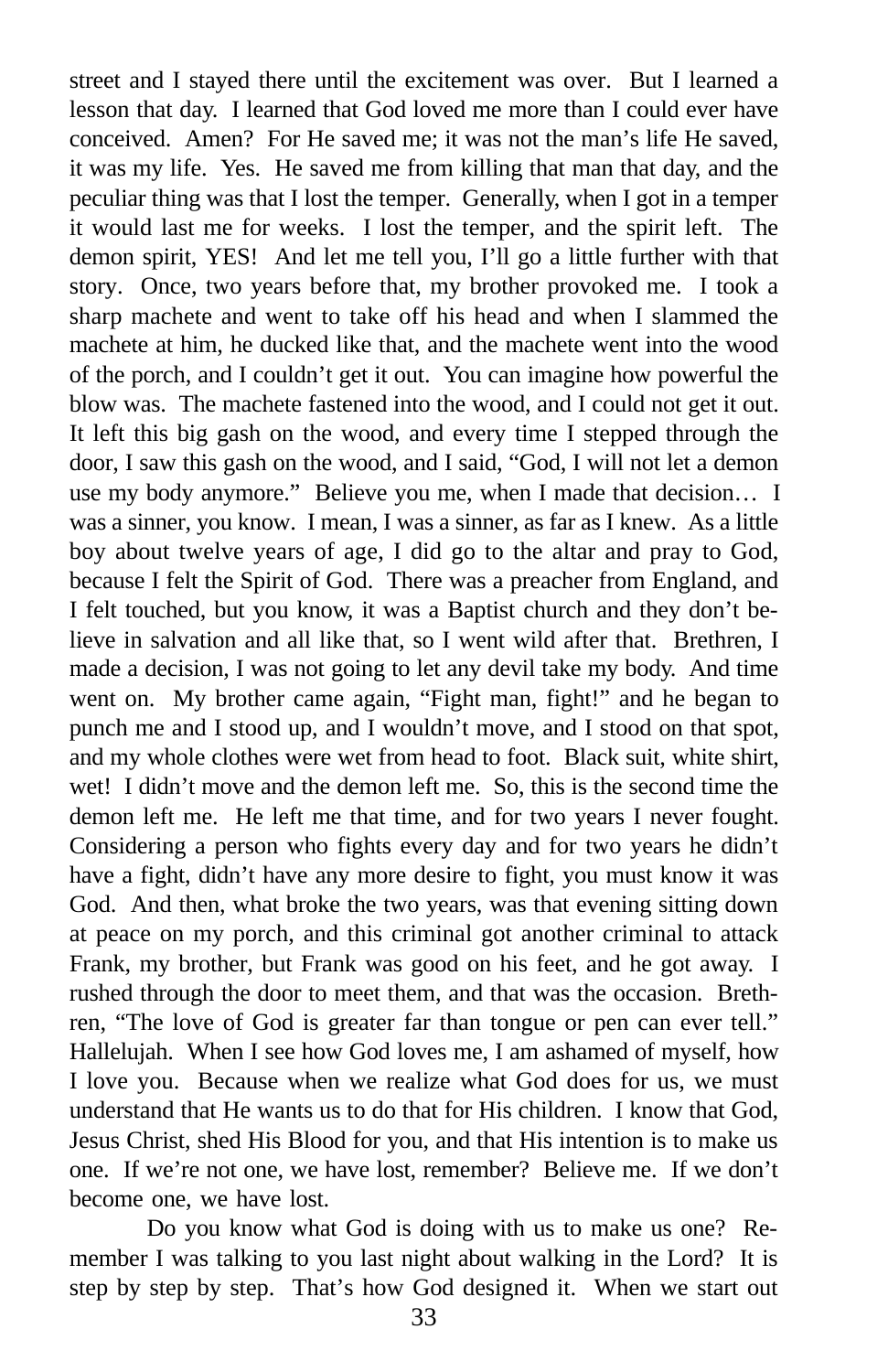there, we're just creeping. I'd say, "Brother Shepherd, How are you?" He'd say, "I'm just crawling." I'd say, "Brother, keep crawling! Don't stop crawling!" But the story is that God gave the Blood of Jesus Christ, which is His Blood, in order that it become a nexus, a joining between us. Then He goes and He gives us families. I mean, I was as wild as they come. You know, I had no intention of marrying, settling down, having a wife. First of all, I didn't believe anybody loved me. Anybody here like that? Well, praise God, you all know somebody loves you. Yes. But, I didn't believe anybody loved me, and when God gave me a wife, especially a woman that loves God so much, so gentle, able to bear with some of my rough ways, and my misbehavior sometimes, I feel honored. Honored beyond measure. You know, when the marriage vow says to love and to cherish, you know, do you have something that you cherish? To love, and to cherish, to honor. When a person turns to their wife or their husband and says a rough word, something out of order, that honor is being breached. You don't have the honor that you should have for her. God is saying to us, "It is time now! It is a late hour. It is time now for us to grow up! For if you cannot be one with your wife, you will not be one with this Body!" That is what is affecting the Body of Christ here. There is no alternative. God is not giving us an alternative as to whether we want to or not. God has given you a wife, God has given you children, and He is making you. He is actually making you! You have got to be made into what God wants you to be, for He says, "When He shall appear you will be like Him." When is that? Well, turn your Bibles to I Corinthians. I don't remember, did we preach from I Corinthians chapter 13 at anyone's wedding here that we did? Well, you know, the Lord has been dealing with me all night about love. He's been showing me some of you here. He's been saying to me, "Let us get back to our first love." Let us get back to our first love. It is sometimes very easy to get used to the person, and you get used to the people and you forget that the first step in love, is to love one another. Love one another, as Christ loved us and gave Himself for us. Come, we take the 13th chapter, verse 1, *Though I speak with the tongues of men and of angels, and have not charity* (love)*, I am become as sounding brass, or a tinkling cymbal.* Empty! Some of us believe that coming to church, singing, playing, prophesying, everything, that that is godliness. God is saying that you can come to church and speak with the tongues of angels and speak with the tongues of men, and not have the love of God in your heart, and He says ALL your manifestation is vain! I began to learn love… Strange enough, I have the love of God, He gave me His love, He gave me salvation, but it was a new dimension of learning when I got married. Oh yes. You have to learn that here you are, strong and very active and full of life, and you are dealing with a delicate person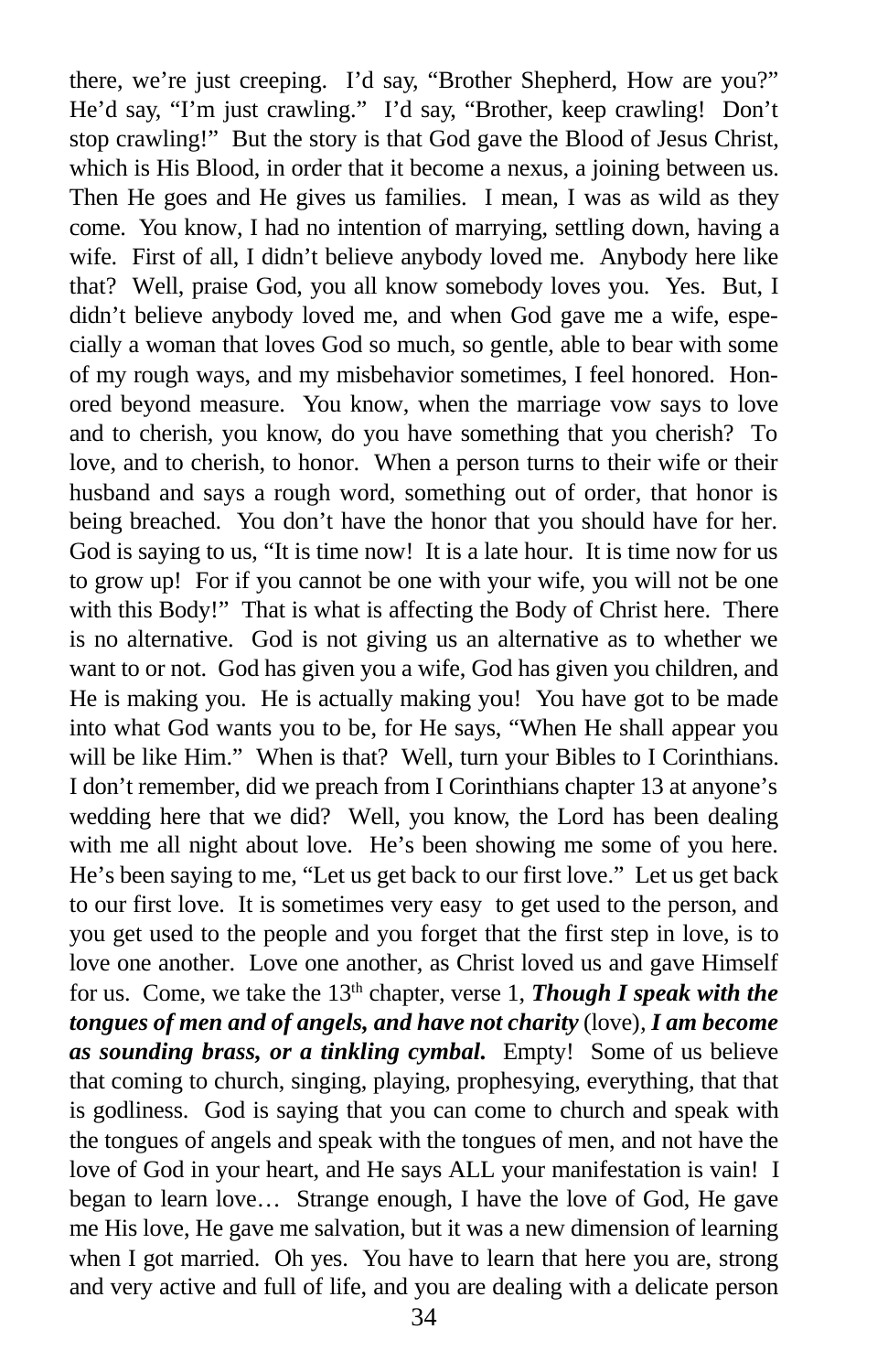who might not be feeling too well this morning. Amen. "What about my breakfast!" Huh? "What about my breakfast? What is going on this morning?" You never inquired and found out that she wasn't feeling well. You should have gone out and made the breakfast for her. Amen. Yes. You have children and sometimes the children are not really feeling right. You have to have bowels of compassion for them. The scriptures speak of God being El Shaddai. El Shaddai. You know what that means? El Shaddai means the big breasted father God, who has milk to feed all His children with, and to supply them, and that's the only way that our language can express a certain part of God, El Shaddai. Oh, God. Do you know that God put El Shaddai in the Body, among you? That God put His El Shaddai compassion spirit upon you and some of us only have compassion for our own children! We don't consider the suffering of others out there that need us. Hallelujah. Yes. God put mothers in your midst, mothers whom you are supposed to listen to, fathers whom you are supposed to listen to, those who must have compassion on you in the Spirit. You know, there's a scripture which, of course, you know, the theologians really stumble over. I don't stumble over it. He said, *Like as a father pitieth his children, so the LORD pitieth them that fear him* (Psalm 103:13). The theologians say, "Oh no, no, no. It is wrong. It should have said, 'As a mother.'" Hmm? The word used there is El Shaddai, and it means a strong, powerful, Father love. Amen? Yes. A strong, powerful, Father love. Love between husband and wife is the basis of the love and the ministry in the church. God said a man should not be an elder unless he had a wife and he brought up children, huh? So it is your wife that is making you an elder. Now, if you don't treat that wife properly, then you cannot be an elder. Because God is teaching you, but remember, we go step by step. So, if you haven't taken the first step, how are you going to take the second? How are you going to have compassion on the people of God, how are you going to love the people of God, how are you going to pour out life upon them if you can't do it to your wife? Yes! Sometimes God sits by and allows the wife to provoke you. She provokes you, and then the devil comes upon you, and you get mad. God says, "Now that you are mad, what are you going to do about it? Huh? Are you going to get rid of that madness, because it is the thing that is destroying your ministry, your life! As a Son of God, you are losing out!" That's why, in one place, he said, "Little children." He said, "My little children," because you haven't grown up to the point yet where he could call you, "My sons." NOW are we the Sons of God, but it really does not yet appear what we shall be (I John 3:2). You notice he did not talk about daughters of God. He doesn't have any daughters. Hmm? Thank you. You said, "Amen." Amen. When a person reaches a certain level with God, God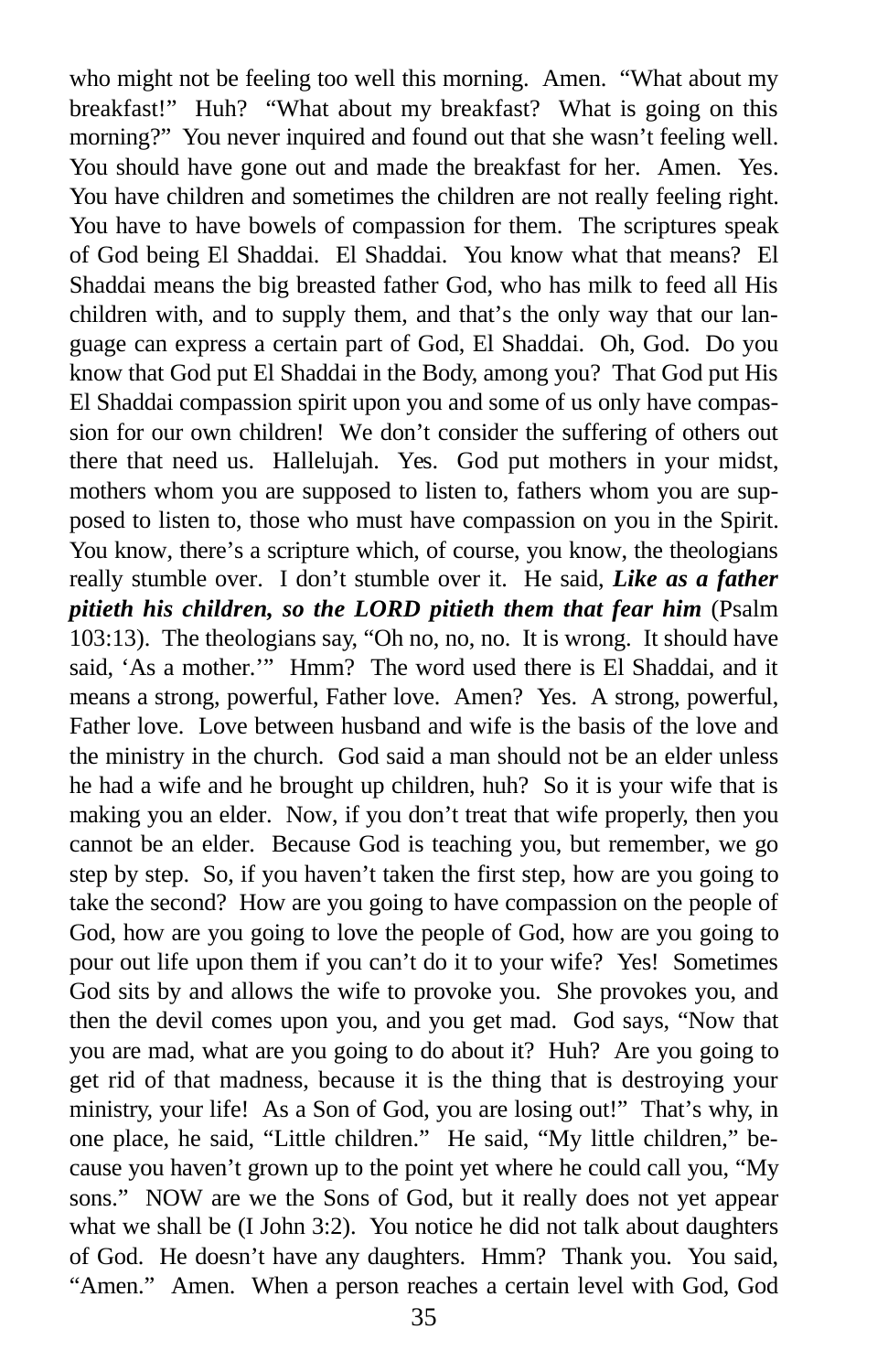says, "My son." Because you know, really, you know why you are women, don't you? Do you know why you are women? It's not just for the procreation of the species. It is also because the woman is the other half of the man and there's no strength in a church unless the man and the woman come together. That's where our strength is. Therefore, the very glue that holds the church together is love. Amen.

I Corinthians 13:1, *Though I speak with the tongues of men and of angels, and have not charity* (love)*,* I am nothing. I cannot conceive why they translated this word "charity" because it really is love, "agape." *<sup>2</sup>And though I have the gift of prophecy, and understand all mysteries, and all knowledge; and though I have all faith, so that I could remove mountains, and have not charity, I am nothing.* In other words, God is saying to us that He is going to give us the gifts of the Spirit, amen? But then we have to grow in maturity, and the growth in maturity is love. Do you understand? When you are able to love your wife when she is not pretty, you know, because all of us love very pretty things. We look at her and we say, "Boy, you are beautiful," but that's your eyes. But then, sometimes, she gets broken down like any human being, gets tired, and gets fussy. That's the time you must love her. When she is hitting you, that's the time you must love her. Yes. I know something that changed a man's whole life for the worse. He was with his wife and children, and they had a little quarrel about something and the woman turned around and pulled back her fist and slammed him right in his mouth. He lost control. If he had overcome that one, the rest of his life would be victory, but he didn't overcome it. He slapped her down. They got a divorce. What I am trying to say to you today is that God is love, and *every one that loveth is born of God, and knoweth God. <sup>8</sup>He that loveth not knoweth not God; for God is love* (I John 4:7-8).

So, love, then, is something that overcomes the evil that is in us. In other words, the temper that is in you is no good. It is of the devil. It comes from your ancestors, and they want to minister death to you, and the moment you resist that temper, and don't say anything… When somebody slaps you, and you do not repeat it, you don't say anything and you just burn, you have hit the devil! Hit the devil, and he will flee from you! He will come back again, but he is weaker, and every time you hit him and he comes back, he is weaker. Let me tell you something. When it comes to temper, God has given you the power over the temper! You have to use the force of your own will, because God has given you the power. It's not like the sinner who has no power. You have power to overcome the devil, and the devil is coming from your ancestors, and whatever is happening to you, happened to your ancestors.

Go with me on a different level, a higher level now. Let's look at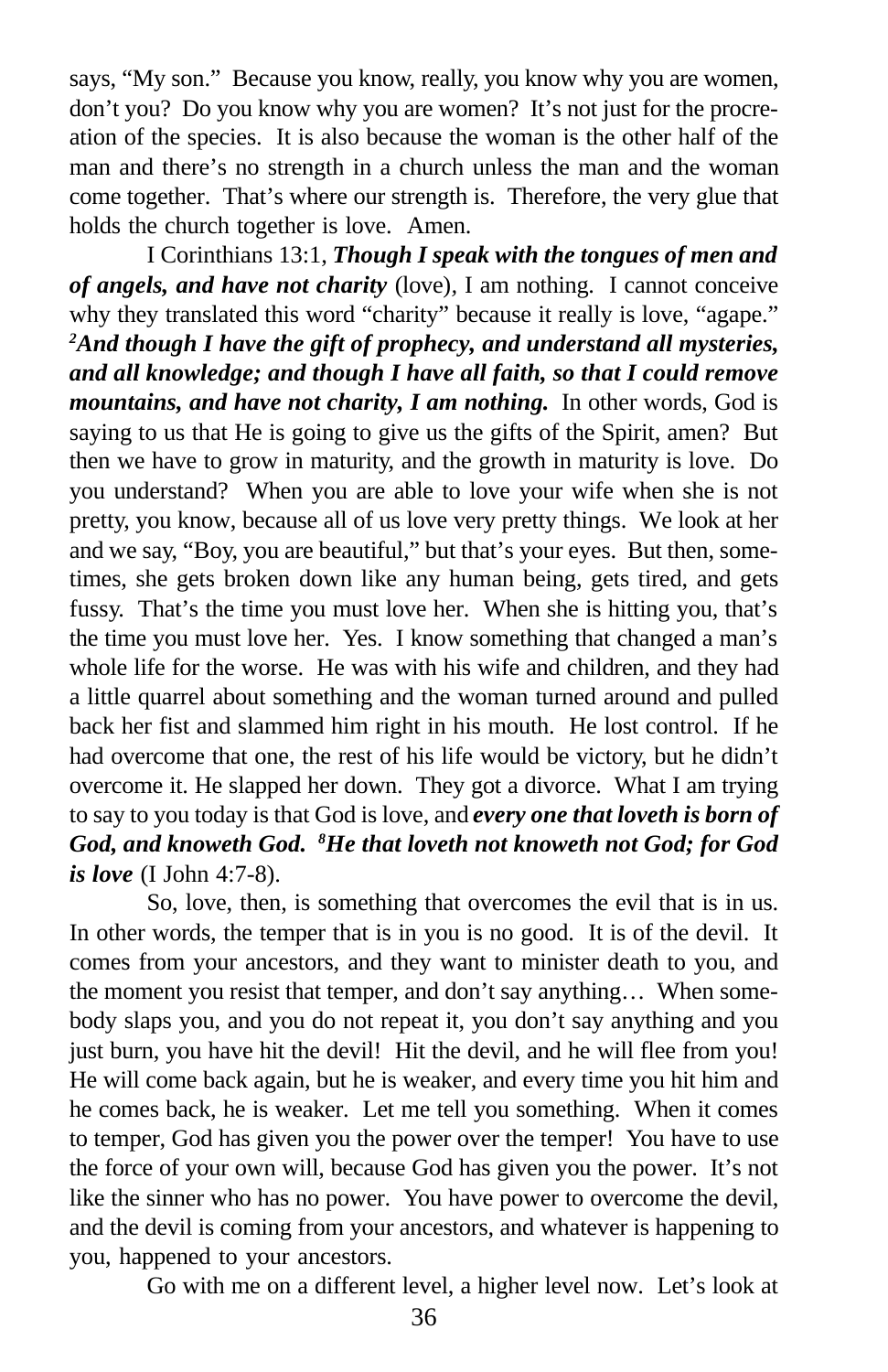heaven now. Let's read it. It's Hebrews 12 the first verse. *Wherefore seeing we also are compassed* (round) *about with so great a cloud of witnesses, let us lay aside every weight,* (and let us lay aside) *and the sin which doth so easily beset us,* (our ancestral sins), *and let us run with patience the race that is set before us.* Let me explain to you what he is saying. In this room, here is Jesus standing on one side, and He has a class with Him, spirits that He is teaching because the spirits that are in heaven must receive from us the manifold wisdom of God. Do you know why? Why is it that heaven has to learn from us? Because we are in the battle. We are the weak ones. We are the ones who are susceptible and subject to satanic attack. They are not. Amen? So, teaching them wouldn't help. The only way we are going to overcome is to actually go into the thing and come out victorious. All right. So here is Jesus standing, let's say, in your bedroom, and He has with Him some spirits of the brothers who have gone on before because He sees a devil who is provoking, tempting your wife and tempting you, and they start a little fire between you both and you start to quarrel. Then the devil comes and whispers in your ears, "Are you going to let her do you that way and get away with it?" Huh? And your antennae's go up. The spirit of God says, "The Lord is with you, peace, be quiet." And the devil comes and says to you, "Get on with it, man. You can't let her get away with that. She'll just continue walking over you all the while." And the Lord comes and says so and so to you. A scripture comes before you, and the battle goes back and forth. Jesus is standing there with some of the saints who were in the same condition in their life. Remember now, they can't be in that condition anymore, but they are seeing the exact thing that was happening to them. The only difference is now they are seeing the devils that are doing it, and you are not! While this temptation goes on, the Spirit of God comes to you and says, "Resist the devil and he will flee from you" (James 4). And the wife starts telling you so and so and so and so… And you resist; you don't say a word. The devils flee from you, and the angels of God shout, "Hallelujah!" You are not hearing anything, you are not seeing anything, you feel like a dog! Don't you understand? You feel as low as a dog, like you have been crushed and so and so, and she feels all upset, and she is gone crying. You had a victory, but you didn't even know it. Hallelujah. Next thing that happens is you have the strength to go put your hands around her. "Oh, take your hands off of me!" "Oh, come on…" You follow her up, and finally she begins to, you know, complain to you and weep and you just kiss her and so on, and the love of God overcomes! But what about the time the love of God didn't overcome? Huh? The little devil jumps and just rejoices, "I've got him! I've got him! I'll come back again!" You see what I mean? The next time he comes back to you he has more power.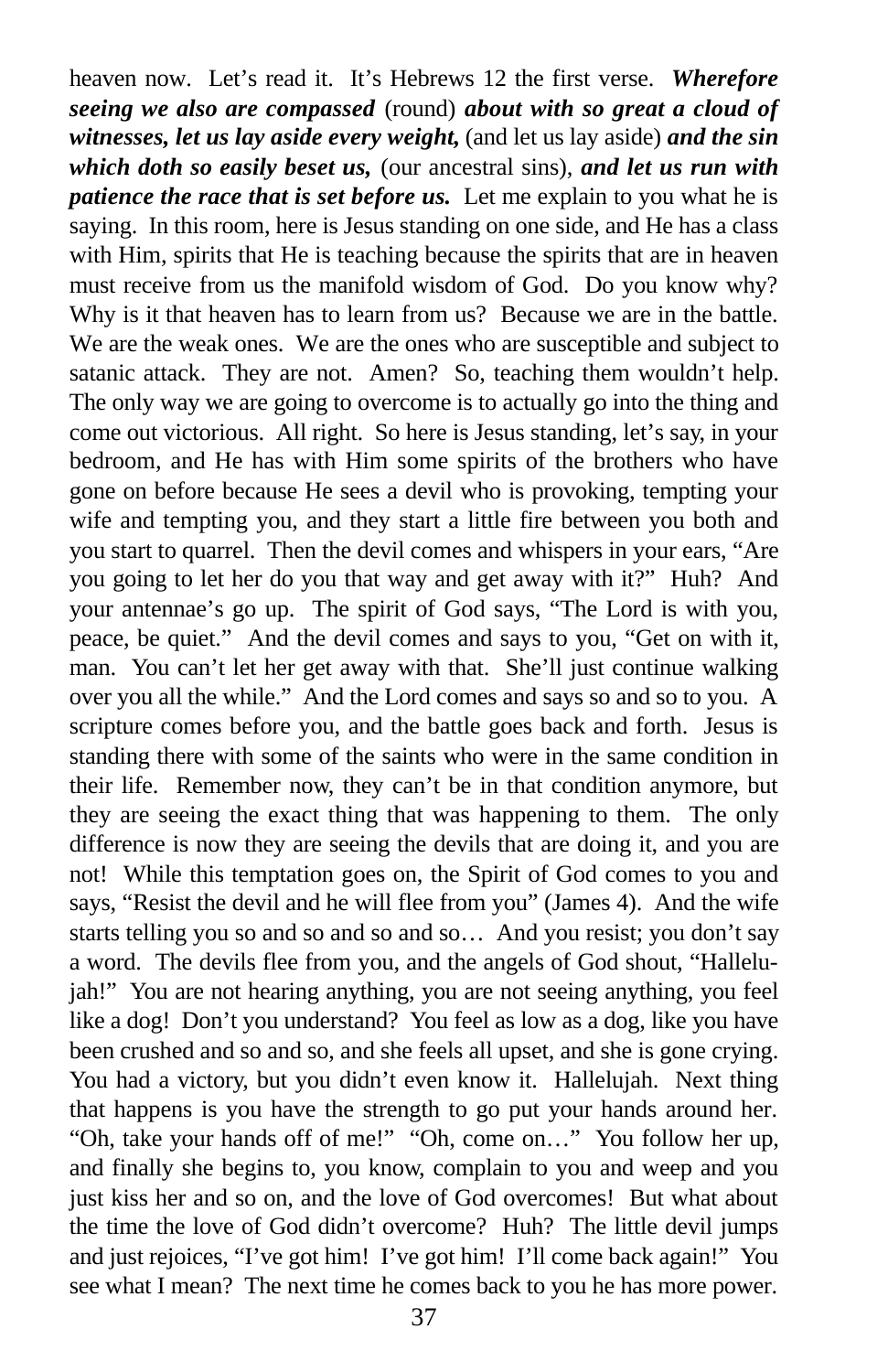Then he says, "Divorce!" Yes. He says, "Divorce." And you say, "Oh, God. Did God tell us to marry?" Then somebody begins to say, "Well, we didn't hear from God. We married before we heard from God." And this and that and the other. Let me tell you something. Everyone of you who marries, whether you were married before you heard from God or not, God has sanctified your marriage and He said your bed is sanctified, and your marriage is sanctified of God, both of you together (Hebrews 13:4). Don't you EVER think you can walk out of the Body of Christ and go and divorce and live. You're a goner! You are a dead man! Hallelujah! You are a dead man! Anyone who ill treats the sons of God, the daughters of Jesus Christ, my children in the Lord, those I pray for, they will NEVER prosper, they are finished! Let that soak in a little, because this is what God showed me. All right? I am not speaking of my own manly feelings. Somebody will say, "Well, Brother Cec…" Brother Cec is working under the power of the Spirit. I have not prepared a message to give you. I am hearing what I am saying. Flashes come in to me, and I'm passing them on to you. I just need to say that so you will understand that there is something greater than what you are used to. This is not church! This is not the old time church where you can go and do this and do that and get away with it. You are not going to get away. You are finished! Yes. I've seen some finished. And I know they're done. You see, they're running on compression, but they are shot already. Amen. Hallelujah. I'm saying, brethren, that God is binding us together. There is nothing greater in the heart of God. Now, when I say God, do you know who I'm talking about? I mean Yahweh! Jehovah! You call him Jehovah, I'm meaning Yahweh! The Mighty God, the Everlasting Father, the Prince of Peace, the One who made everything that you see around you as well as what you can't see! We are in His presence! Let us be afraid! Let us fear Him! My God! You take a child of God, and you murder her, spiritually. What do you think you're doing? You're killing yourself! God is going to slay you! You cannot live! You cannot be happy, ever! You're finished! Brethren, I'm saying that God gave you somebody to love. I'm talking now to you children, you young ones who are not married. God has given you some people to love. You must love this people, this Body, your brethren, with all your heart, with all your soul, with all of your mind, and you must love the Lord God. He says, "Love the Lord thy God," help me, "with all thy heart, with all thy soul, and with all thy might, AND thy neighbor as thyself" (Matthew 22:37-39). Jesus, have mercy upon us! We are short, yes! We are short. We sin against one another. Sometimes we say things against one another. But we need to repent. We need to repent, because God is creating a Body in the earth! This is what God is doing! God doesn't want any mighty preacher to go around healing and delivering everybody. Ev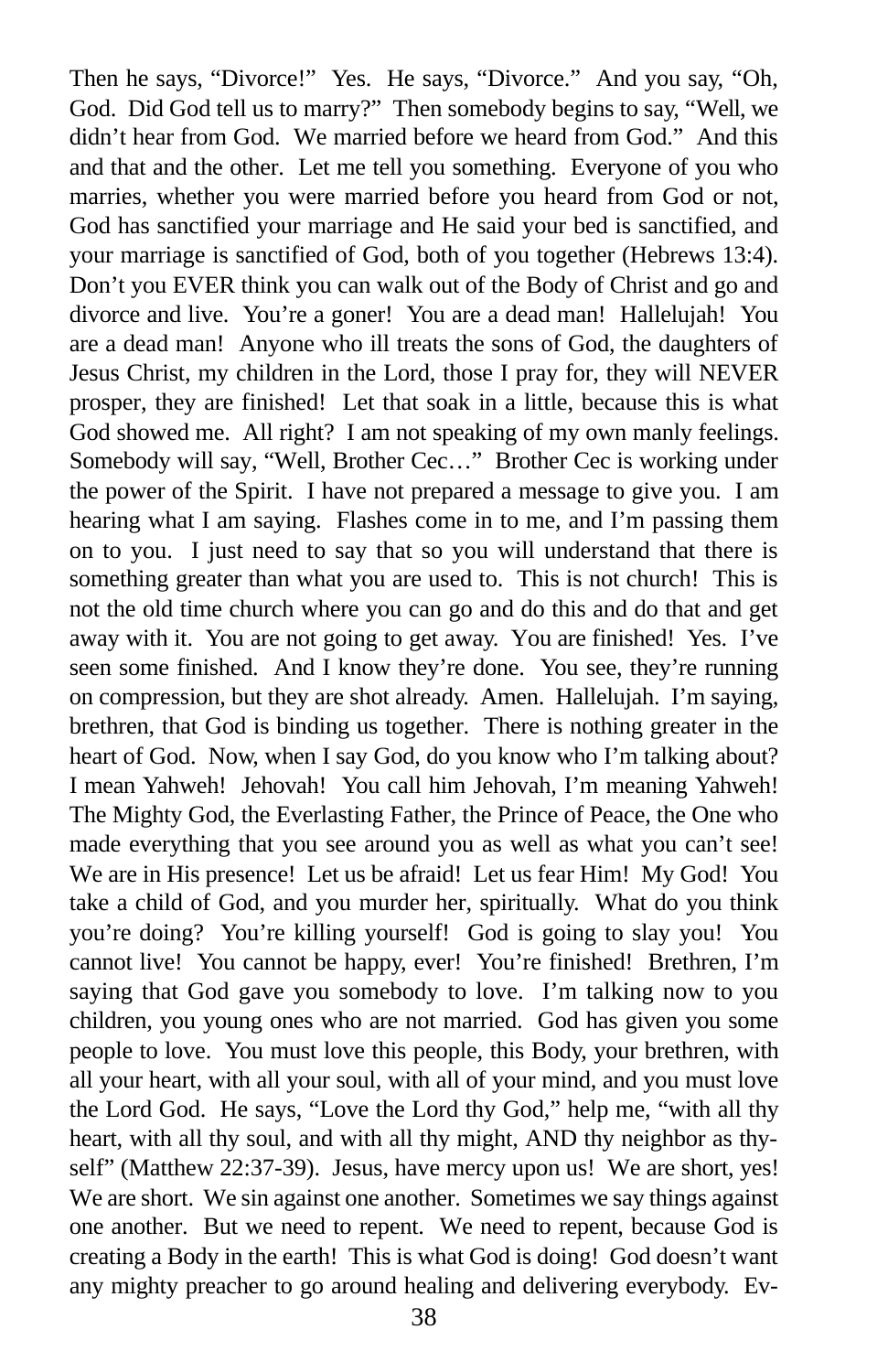erybody has to wait until Brother So-And-So comes to lay his hand on them. That's over with! That's over with! God is creating a Body. Jesus is calling His bride. Yes! The word comes to me, "That they may be one." Somebody read that for me. John 17:20-22, *Neither pray I for these alone, but for them also which shall believe on me through their word; <sup>21</sup>That they all may be one; as thou, Father, art in me, and I in thee, that they also may be one in us: that the world may believe that thou hast sent me. <sup>22</sup>And the glory which thou gavest me I have given them; that they may be one, even as we are one.* So, if anybody comes to you, and says he is preaching, and says he is doing miracles, and he is doing anything at all in the name of the Lord, and he is not creating a oneness among the people of God, he is not doing the will of God. For the perfect will of God is that we all may be one! You hear them talk about black church, some talk about white church, some talk about all the different kinds of ethnic and whatever else religious organization churches, all those are outside of Christ. He said, "In Christ, there is neither male nor female" (Galatians 3:28). IN Christ! So you have a wife that IN Christ, you must realize that in the Spirit she is neither male nor female. It's just God lying down beside you, in your bed at night. And you have to be careful with her, tender, forgiving one another for Christ's sake. As Jesus Christ forgives us, let us forgive one another (Ephesians 4:32). Let us love one another, as God loves us!

It is like a final word being given. You know why? We are at the end of the business. If we fail, God will turn away from us and choose another people. God chooses a group, He chooses one over there, He chooses one over there, and every one that fails, He puts them aside. If they turn church, He finds another group. Don't you understand? God is trying to melt people into one. You cannot bring anybody in to be with you and be one with God unless you are one with each other. In other words, the nucleus must be right, and everybody else that comes will be coming to the one-ness. We must be one in Christ Jesus. We must have no dissimulations, no divisions that will divide us. We must have repentance. Amen. Repentance. For right now we are not what we ought to be. *But we know that, when he shall appear, we shall be like him* (I John 3:2). So, the more of Jesus you have, the more you will be one with the brethren who are one with God. Amen? Hallelujah. For that reason, God has set certain things in our midst. God has put in our midst different arrangements. The brethren asked Paul, "How do we relate, one to another in the church?" He said, "The older women should be mothers." He said, "Then you have fathers, then you have brothers, and then you have sisters" (I Timothy 5:1-2). So we should look at each other as brothers and sisters. Why? It's not reality to you? Let me tell you how real it is.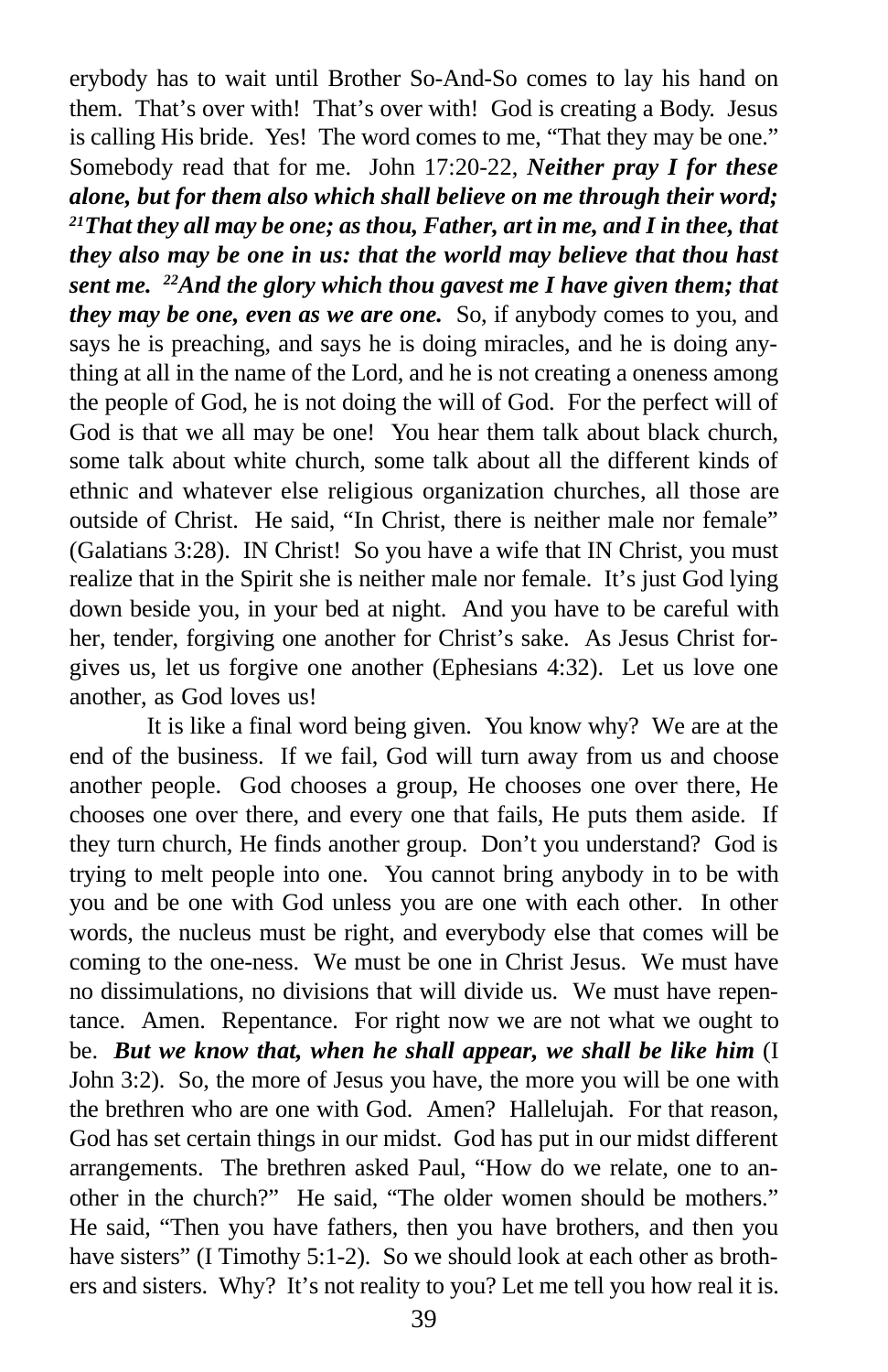It's more real than your natural brother because the Blood of Jesus Christ which you have in you is in him, and in her, and in this one and in that one. The same Blood that flows through you, flows through them.

We have a song which we sing, "Flow Through Me." That means the glory of God is flowing in this building, and it's flowing one through another. You'd be surprised to know what's going on. You sit down there, and you think certain things in your heart. And it starts flowing through him, and he thinks certain things and it flows through, and it flows, and it flows, and it flows, and it flows. So, the love of God flows through and through us, one another. Now, there's something more that flows through one another, too. If we have wrong thoughts, it flows through each other. If we have wrong thoughts, the wrong thoughts also flow. You follow me? So, we need to flow one through another, we need to flow one through another IN Christ. Now, I understand that in the heavenlies, this thing is going to be on a bigger scale. I heard one man saying, "Boy, heaven wouldn't be right if I didn't have my wife in heaven." You know what I mean. He's talking about having a wife up in heaven. Many of you must have thought of what's going to happen, wondering if we will have a wife and husband in heaven. No. You know why? Because the level on which we are in heaven is so much higher than the wife or husband level down here. God only gave us a wife or husband in order to keep us together and let us learn how to love one another. But up there it's different. There is a flowing through and through. When you flow into the brother's or the sister's heart or mind you see a whole vast area of magnificent glory. God calls it His mansion. You walk into God's mansion, and you see all the glory that God has put into one soul. And you know what? God has put His glory into every one of you here and you need to begin to flow it out! Amen! Praise God.

I look in your midst and I see mothers. There is so much blessing in here, so much glory of God in this place and you don't know it! So much blessing. Begin to recognize one another. Begin to recognize the things, the way God is dealing with one another in love. I remember when we were back down there in Jamaica, and we first started, you know, it was just all fire and glory. I don't think we will ever see that again in our lives. There was one humble brother that didn't preach, he didn't do much, but when it came to counsel, we would always ask Banker. We would call him and ask, "What do you see? What is the Lord saying?" And he could give you a proper counsel as to what God was saying. We have to realize that each person has a special manifestation in the Lord. We used to talk of Sister Hermin, and how she would come. I would be preaching in the middle of the message, and she would come, "Ha! Ha! Ha!" She would hold her side. "What's the story?" It was a manifestation